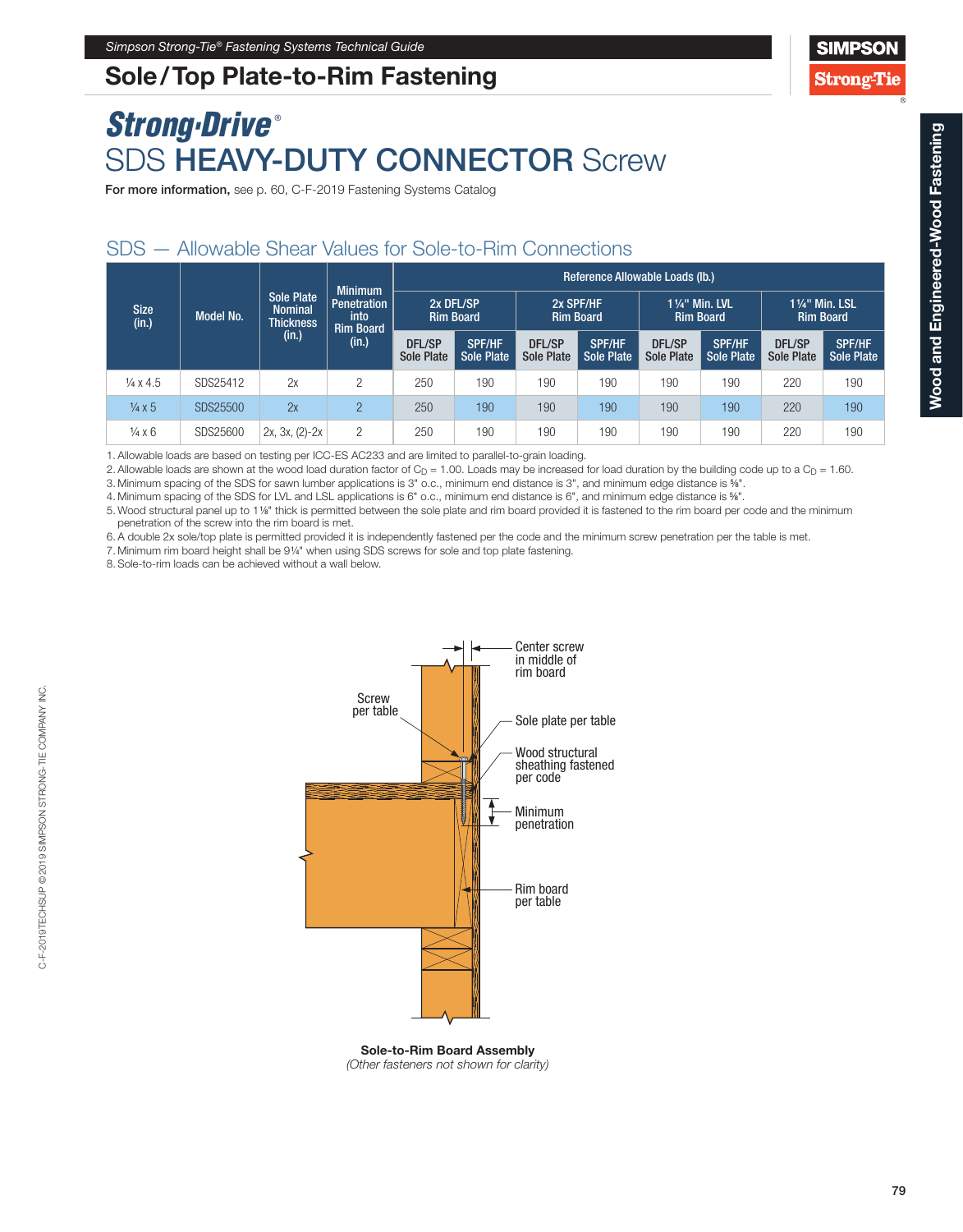## **Table 11.5.1A Edge Distance** Requirements<sup>1,2</sup>

| <b>Direction of Loading</b>          | Minimum Edge Distance                 |
|--------------------------------------|---------------------------------------|
| Parallel to Grain:                   |                                       |
| when $\ell/D \leq 6$                 | 1.5D                                  |
| when $\ell/D > 6$                    | 1.5D or $\frac{1}{2}$ the spacing be- |
|                                      | tween rows, whichever is              |
|                                      | greater                               |
| Perpendicular to Grain: <sup>2</sup> |                                       |
| loaded edge                          | 4D                                    |
| unloaded edge                        | 1.5D                                  |

(a) length of fastener in wood main member/ $D = \ell_{\rm m}/D$ 

(b) total length of fastener in wood side member(s)/ $D = \ell/D$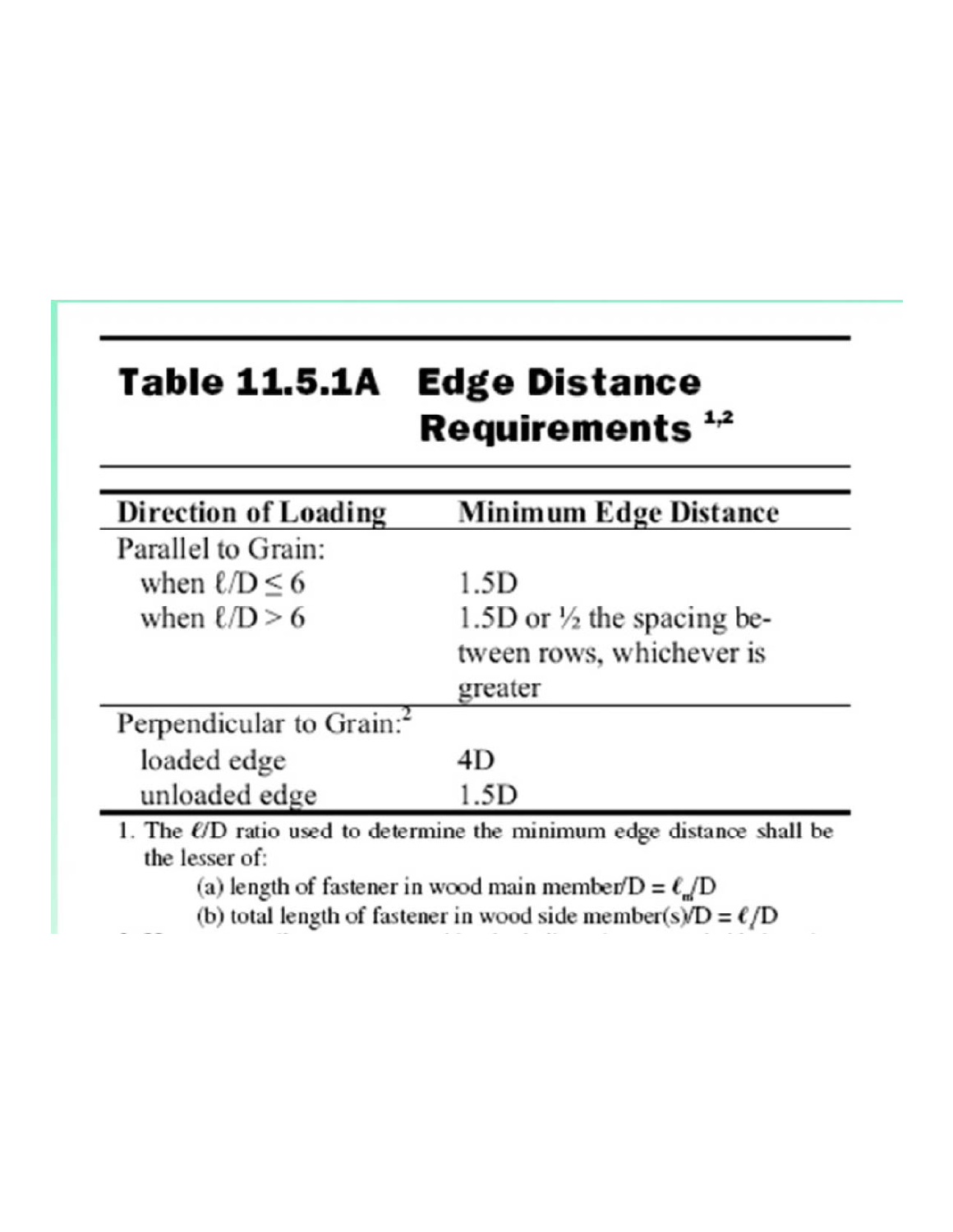# Table C12.4-1 Nail Minimum Spacing Tables

|                                            | Wood Side Members |          |  |
|--------------------------------------------|-------------------|----------|--|
|                                            | Not               |          |  |
|                                            | Prebored          | Prebored |  |
| Edge distance                              | 2.5d              | 2.5d     |  |
| End distance                               |                   |          |  |
| - tension load parallel to grain.          | 15d               | 10d      |  |
| - compression load parallel to grain       | 10d               | 5d       |  |
| Spacing (pitch) between fasteners in a row |                   |          |  |
| - parallel to grain                        | 15d               | 10d      |  |
| - perpendicular to grain                   | 10d               | 5d       |  |
| Spacing (gage) between rows of fasteners   |                   |          |  |
| - in-line                                  | 5d                | 3d       |  |
| - staggered                                | 2.5d              | 2.5d     |  |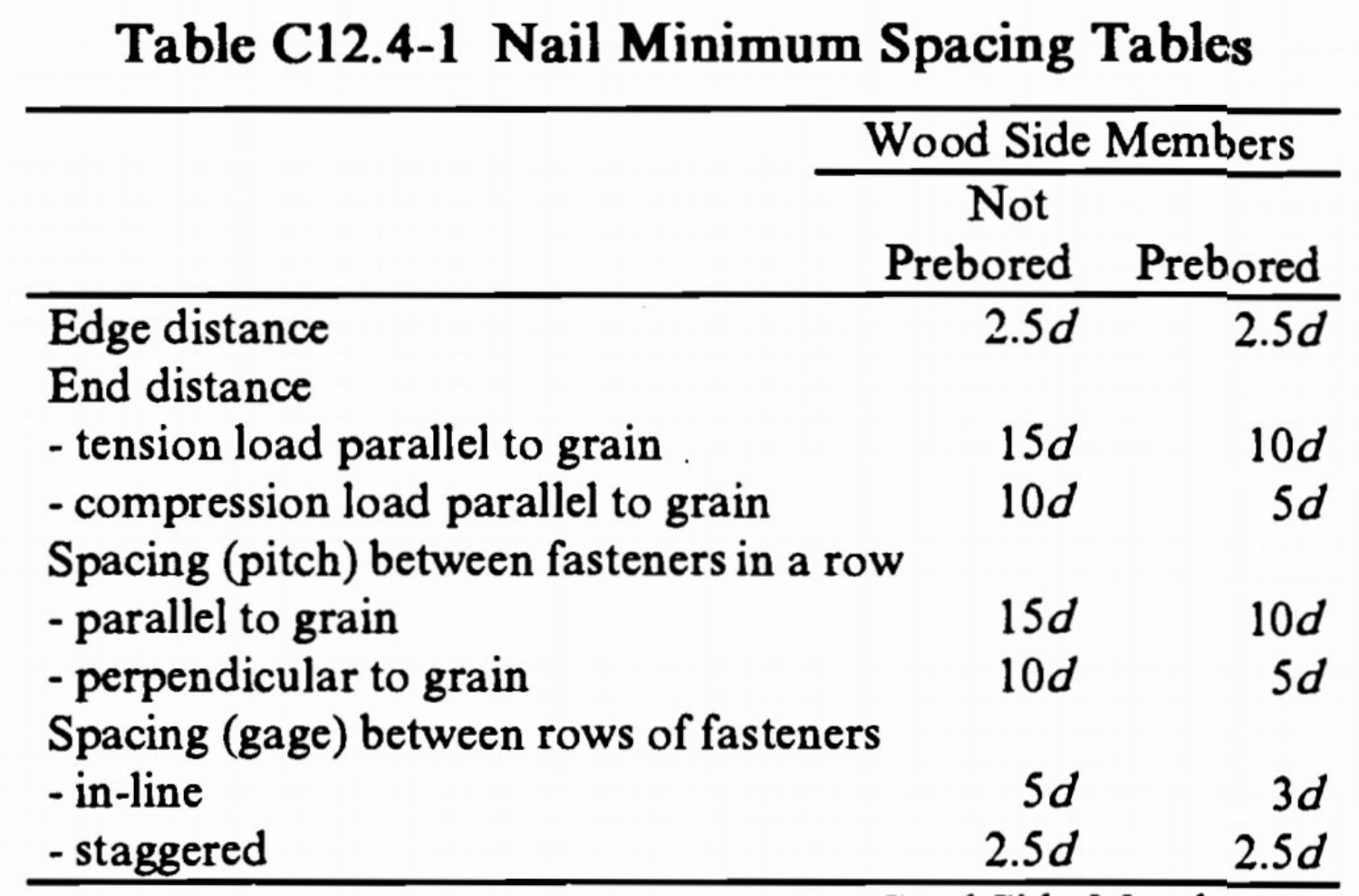# Table 11.5.1B End Distance Requirements

|                                           | <b>End Distances</b>                                 |                                            |  |  |
|-------------------------------------------|------------------------------------------------------|--------------------------------------------|--|--|
| <b>Direction of Loading</b>               | Minimum<br>end<br>distance for<br>$C_{\Delta}$ = 0.5 | Minimum end<br>distance for<br>$C_A = 1.0$ |  |  |
| Perpendicular to Grain                    | 2D                                                   | 4D                                         |  |  |
| Parallel to Grain,<br>Compression:        |                                                      |                                            |  |  |
| (fastener bearing away                    |                                                      |                                            |  |  |
| from member end)<br>Parallel to Grain,    | 2D                                                   | 4D                                         |  |  |
| Tension:                                  |                                                      |                                            |  |  |
| (fastener bearing to-<br>ward member end) |                                                      |                                            |  |  |
| for softwoods                             | 3.5D                                                 | 7D                                         |  |  |
| for hardwoods                             | 2.5D                                                 | 5D                                         |  |  |